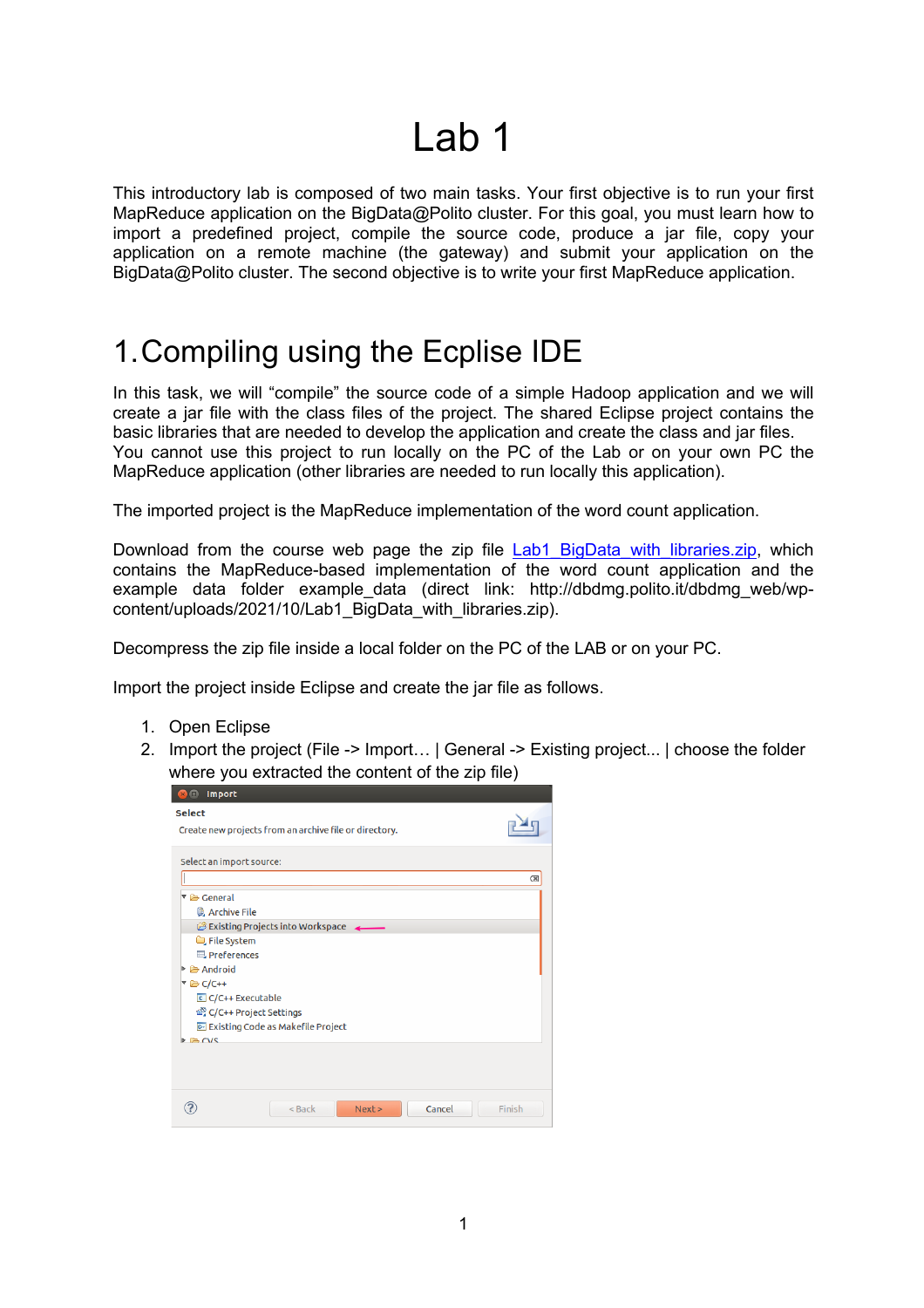- 3. Have a look at the source files and the structure of the project. Where is the mapper? Where is the reducer?
- 4. Since we cannot use maven on the PC of the LAB, we cannot count on it to generate the jar file. You can instead build a jar manually using the "File -> Export" command, as in the following two figures. Remember to avoid inserting all the libraries in your jar, or you would end up producing a fat jar heavy to transfer. We need these libraries locally to compile, but they are already present in the classpath of the cluster and there is no need to include them in the jar again.

| O<br>Export                                                   | $\bullet \equiv \textbf{X}$          |
|---------------------------------------------------------------|--------------------------------------|
| Select                                                        |                                      |
| Export resources into a JAR file on the local file system.    |                                      |
|                                                               |                                      |
| Select an export destination:                                 |                                      |
| type filter text                                              |                                      |
| General                                                       |                                      |
| <b>B</b> EJB                                                  |                                      |
| hstall                                                        |                                      |
| ava                                                           |                                      |
| $\blacksquare$ JAR file                                       |                                      |
| $\Box$ Javadoc                                                |                                      |
| Runnable JAR file                                             |                                      |
| → ava EE                                                      |                                      |
| $\epsilon$ PHP                                                |                                      |
| Plug-in Development                                           |                                      |
| Remote Systems                                                |                                      |
| <b>Dun/Dobun</b>                                              |                                      |
|                                                               |                                      |
|                                                               | ら                                    |
|                                                               |                                      |
| $\circledR$<br>$<$ Back<br>Next                               | Cancel<br>Finish                     |
|                                                               |                                      |
|                                                               |                                      |
| O<br><b>JAR Export</b>                                        | $\hat{\bullet}$ $\Box$ $X$           |
| <b>JAR File Specification</b>                                 |                                      |
|                                                               |                                      |
| Define which resources should be exported into the JAR.       |                                      |
|                                                               |                                      |
| Select the resources to export:                               |                                      |
| Exercise1_Local                                               | hadoop-client-2.6.0-cdh5.5.1.jar     |
| ▶ Ø src/main/java                                             | hadoop-common-2.6.0-cdh5.5.1.jar     |
| $\triangleright \Box \triangleright$ .settings                | hadoop-mapreduce-client-core-2.6.0-d |
| $\bullet$ <b>B</b> lib                                        |                                      |
| $\triangleright$ $\blacksquare$ Src                           |                                      |
| ▶ Ø b target                                                  |                                      |
|                                                               |                                      |
| ☑ Export generated class files and resources                  |                                      |
| Export all output folders for checked projects                |                                      |
| Export Java source files and resources                        |                                      |
| Export refactorings for checked projects. Select refactorings |                                      |
|                                                               |                                      |
| Select the export destination:                                |                                      |
| JAR file:                                                     | グー<br>Browse                         |
| Options:                                                      |                                      |
| ☑ Compress the contents of the JAR file                       |                                      |
| Add directory entries                                         |                                      |
| Overwrite existing files without warning                      |                                      |
|                                                               |                                      |
|                                                               |                                      |
|                                                               |                                      |
| (2)<br>Next<br>$<$ Back                                       | <b>Finish</b><br>Cancel              |

5. Specify the name of the output jar file (e.g., set the JAR file textbox to Exercise1- 1.0.0.jar).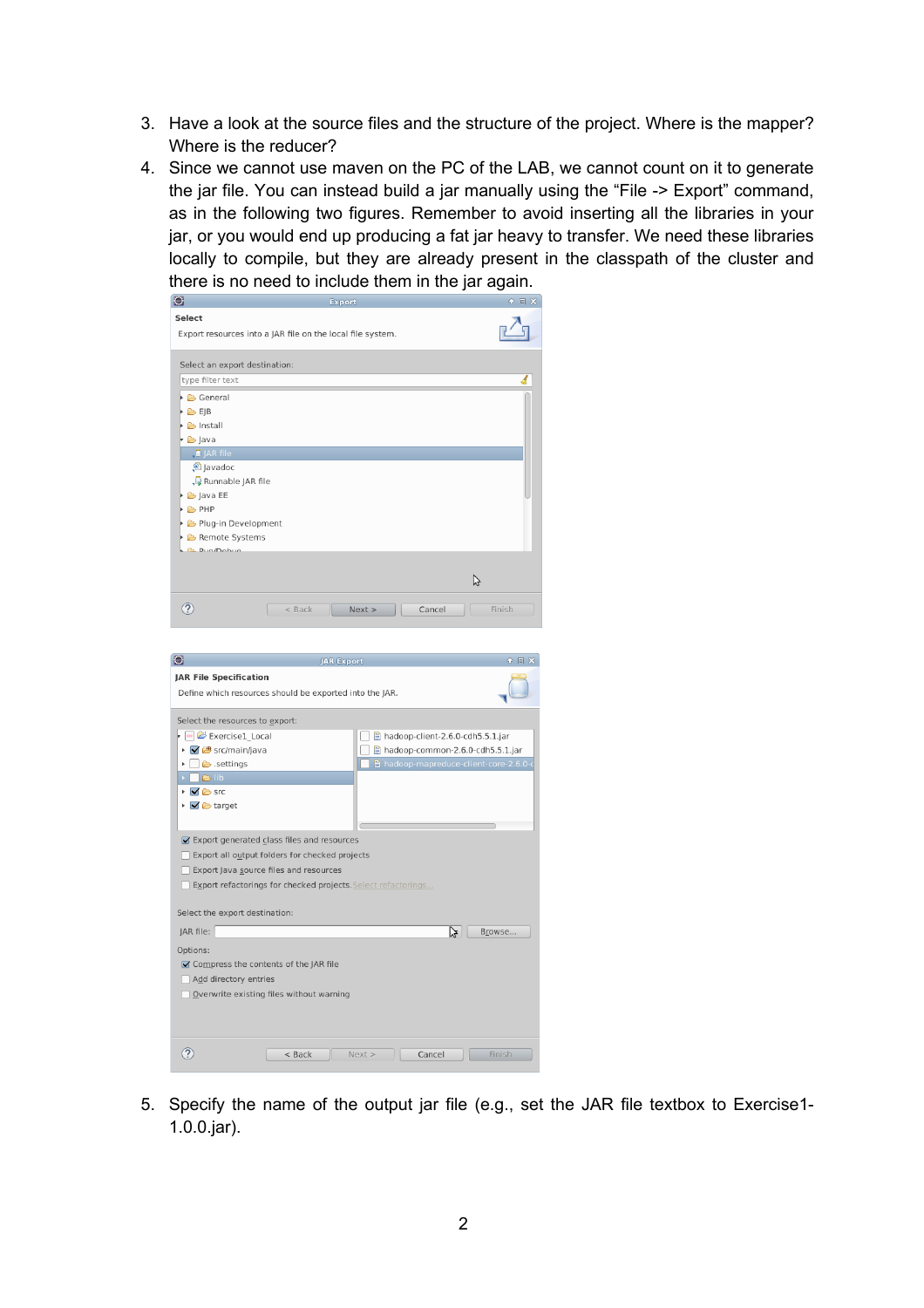## 2.Upload your application on BigData@Polito

The objective of this task is to upload your application on the cluster BigData@Polito.

- 1. Connect to https://jupyter.polito.it
- 2. Upload the jar file containing your application on the local file system of the gateway



## 3.Manage HDFS through the HUE web interface

In this task, you will learn how to do basic management of the HDFS file system. To this goal, we will use a web interface called HUE.

- 1. Go to https://hue.polito.it/ and login with your usual BigData@Polito credentials.
- 2. Go to the "Browsers/Files" tab. You should find **your HDFS home**, as shown below. Note that this is not the same file system as in task 2 (i.e., it is not the local file system of the gateway), so you will find probably an empty folder now.<sup>1</sup> Your **HDFS home** is not located on the gateway, but is stored in the Hadoop cluster.

| $(\Leftrightarrow)$ $\rightarrow$<br>$C$ $\hat{w}$                   |                          | 1 1 https://bigdatalab.polito.it:8080/hue/editor/?type=hive |                                                           |          | ▽ 150% … 図 ☆ Q Search<br>http://tickalleriviste http://tickalsets-Competiti http://texaCT http://texaCT http://texaCT http://texaCT http://texaCT http://texaCT http://texaCT http://texaCT http://texaCT and also countable carta http://texaCT di |                  |                       | $\mathbb{I} \cap \mathbb{I}$ |
|----------------------------------------------------------------------|--------------------------|-------------------------------------------------------------|-----------------------------------------------------------|----------|-----------------------------------------------------------------------------------------------------------------------------------------------------------------------------------------------------------------------------------------------------|------------------|-----------------------|------------------------------|
| HUE                                                                  |                          | Query                                                       | Search data and saved documents                           |          |                                                                                                                                                                                                                                                     |                  | $Jobs \equiv$<br>פי   | & garza                      |
| 88                                                                   | ردی                      | <b>B</b> Hive                                               | Add a na                                                  | Add a de | B<br>مما                                                                                                                                                                                                                                            | <b>Assistant</b> | <b>Functions</b>      |                              |
| $\leq$ $\leq$ default<br><b>Tables</b><br>The database has no tables | $(0)$ $\top$ + $\degree$ | $\overline{ }$                                              | 1 Example: SELECT * FROM tablename, or press CTRL + space |          | 릴 default ▼ text ▼ 登 ?                                                                                                                                                                                                                              | <b>Tables</b>    | No tables identified. |                              |
|                                                                      |                          | Ⅲ▼                                                          |                                                           |          |                                                                                                                                                                                                                                                     |                  |                       |                              |

 $1$  If the difference between the two "homes" is not clear to you at this point, do not keep on. Spend some time to clarify your ideas.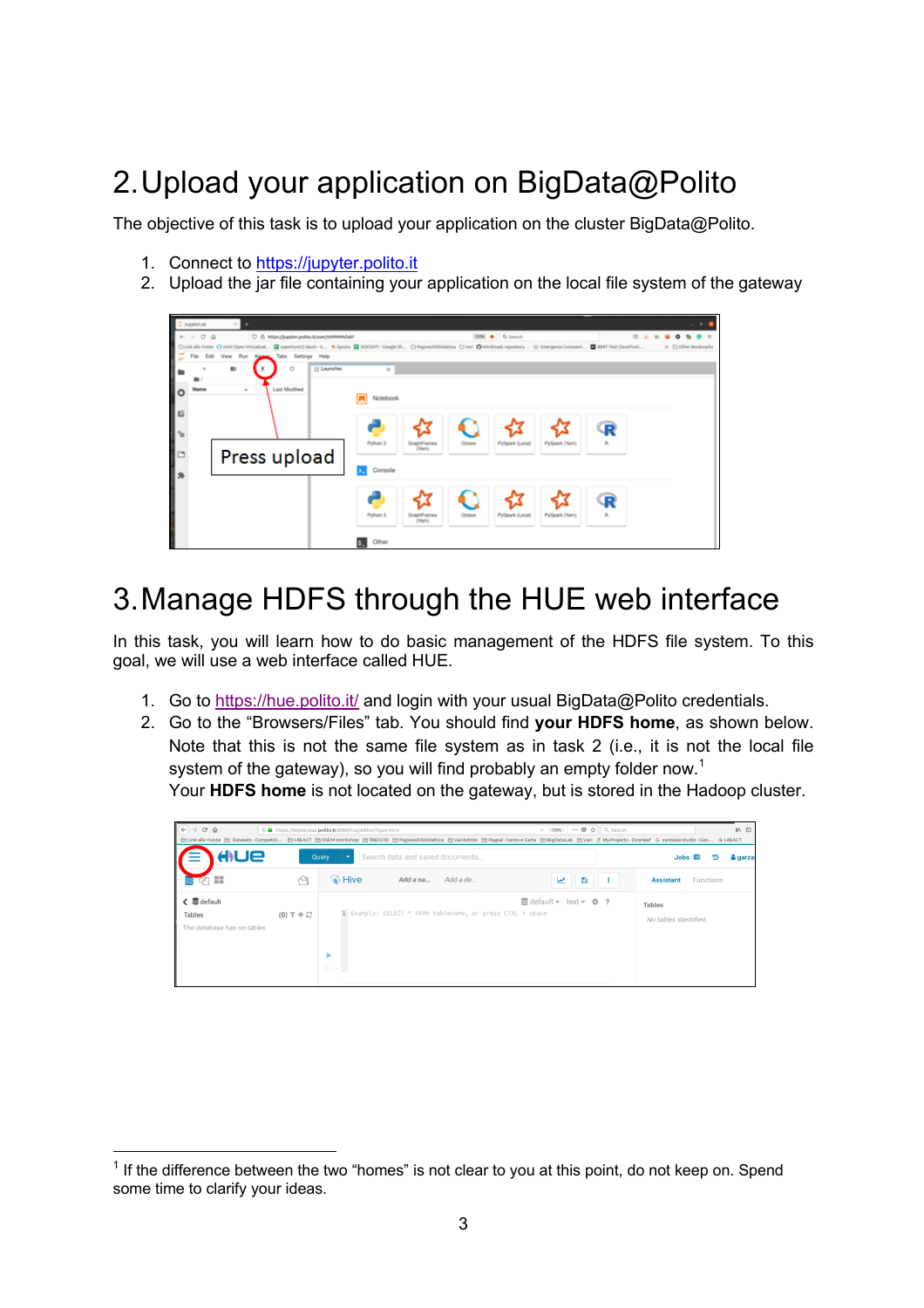| $C$ $\hat{w}$<br>$\leftarrow$ |                             | 1 1 https://bigdatalab.polito.it:8080/hue/editor/?type=hive |                                                           |               | 150% … 四 ☆ Q Search                             | $\Box$ $\Box$                                                                                                                                                                                                          |
|-------------------------------|-----------------------------|-------------------------------------------------------------|-----------------------------------------------------------|---------------|-------------------------------------------------|------------------------------------------------------------------------------------------------------------------------------------------------------------------------------------------------------------------------|
|                               |                             |                                                             |                                                           |               |                                                 | □ Link alle riviste □ Datasets - Competiti □ I-REACT □ DSEM Workshop □ TRECVID □ PagineUtiliDidattica □ VariAdmin □ Paypal - Conto e Carta □ BigDataLab □ Vari 6 My Projects - Overleaf G cantasia studio - Goo © I-RE |
| HUE                           |                             | Query<br>$\overline{\phantom{a}}$                           | Search data and saved documents                           |               |                                                 | $Jobs \equiv$<br>& garza<br>פי                                                                                                                                                                                         |
|                               | الوسط                       | <b>&amp;</b> Hive                                           | Add a na<br>Add a de                                      |               | В<br>K<br>. .                                   | Functions<br><b>Assistant</b>                                                                                                                                                                                          |
| <b>Apps</b><br>Editor         |                             |                                                             |                                                           |               | $\equiv$ default $\sim$ text $\sim$ $\approx$ ? | <b>Tables</b>                                                                                                                                                                                                          |
| Scheduler                     | $(0)$ $\top$ + $\mathbb{C}$ |                                                             | 1 Example: SELECT * FROM tablename, or press CTRL + space |               |                                                 | No tables identified.                                                                                                                                                                                                  |
|                               |                             |                                                             |                                                           |               |                                                 |                                                                                                                                                                                                                        |
| <b>Browsers</b>               |                             | ь                                                           |                                                           |               |                                                 |                                                                                                                                                                                                                        |
| <b>Documents</b>              |                             | Ⅲ▼■                                                         |                                                           |               |                                                 |                                                                                                                                                                                                                        |
| <b>Files</b>                  |                             |                                                             | Query History Q<br>Saved Queries Q                        | $\sim$ $\sim$ |                                                 |                                                                                                                                                                                                                        |
| <b>TableS</b>                 |                             |                                                             |                                                           |               |                                                 |                                                                                                                                                                                                                        |
| Jobs                          |                             |                                                             | You don't have any saved query.                           |               |                                                 |                                                                                                                                                                                                                        |
| <b>HBase</b>                  |                             |                                                             |                                                           |               |                                                 |                                                                                                                                                                                                                        |
|                               |                             |                                                             |                                                           |               |                                                 |                                                                                                                                                                                                                        |

- 3. Create the folder example\_data on HDFS
- 4. Upload the sample files from the local folder example\_data available on your PC to the folder example data on HDFS.
- 5. Find out on your own how to delete/move the files, or download them. It will be helpful in the next labs.

### 4.Submit a job

Now we have everything we need to submit our sample application. It is finally time to open a shell.

- 1. Connect to https://jupyter.polito.it
- 2. Open a terminal clicking on "Terminal" inside the Launcher area.



3. Now that you have a terminal on the gateway, launch a MapReduce job (i.e., run your application on the cluster) using the following command:

```
hadoop jar Exercise1-1.0.0.jar
it.polito.bigdata.hadoop.DriverBigData 2 example_data ex1_out
```

```
where:
```
- "**Exercise1-1.0.0.jar**" is the JAR file containing your application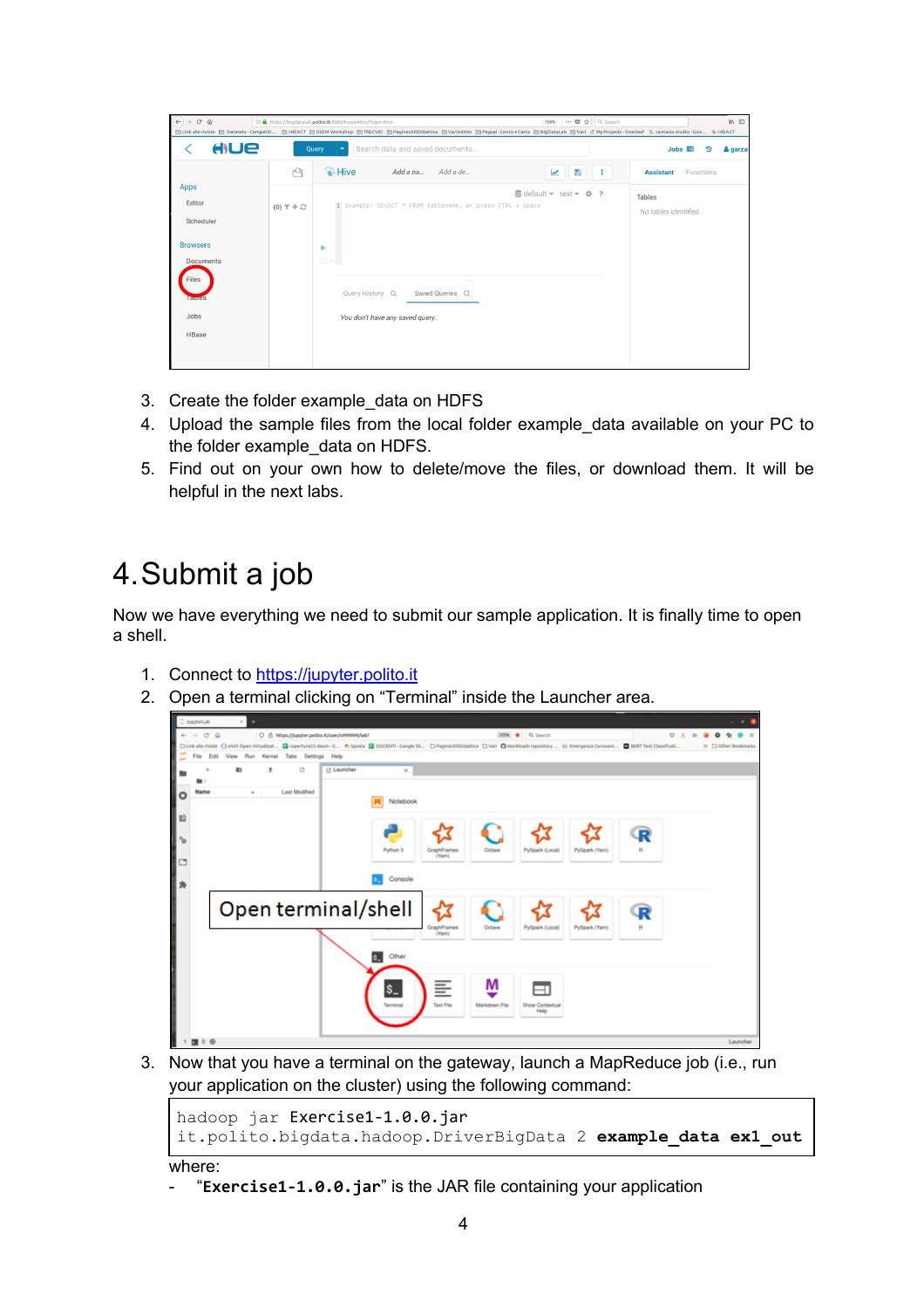- "example data" is the input HDFS folder. A relative path starts in your home in HDFS. You can also use an absolute path in HDFS.
- "**ex1\_out**" is the output folder in HDFS, not on the gateway local file system. You can see its content in HUE (a relative path starts in your home in HDFS)
- 4. Check the number of mappers (i.e., the number of instances of the mapper class)
	- You can retrieve the information about the number of mappers (map tasks) and other statistics in the information showed on the terminal during the execution of your application (last part of the showed information).
- 5. Find your job on HUE interface (JobBrowser tab), check its status (submitted, running, failed or succeeded).
- 6. Find the output file on HDFS (from HUE file browser) and see the results associated with the execution of your application.
- 7. Try to re-run the same job. Does it succeed this time? What's the problem?
	- To remove a folder from HDFS, you can use HUE or you can use the hdfs command line tool executing the following command in the terminal you opened on jupyter.polito.it:
		- hdfs dfs -rm -r <path of the HDFS folder you want to delete>
- 8. Run again the application on the cluster by changing the number of reducers (first parameter of the application) and analyze the content of the output folder of the HDFS file system.

If you need to access the log files associated with the execution of your application by using the command line, use the following commands in the terminal of jupyter.polito.it:

- 1. To retrieve the log associated with the standard output
	- yarn logs -applicationId <id of your application> -log\_files stdout
		- " The "id of your application" is printed on the terminal at the beginning of the execution of your application
			- The format of "id of your application" is application number number
			- Example of "application id" application\_1584304411500\_0009
		- " You can retrieve the application id also from the HUE interface
	- The returned result contains one stdout log section for each task (driver, map and reduce tasks)
		- " One for the Driver
		- " One for each Mapper
		- " One for each Reducer
- 2. To retrieve the log associated with the standard error
	- yarn logs -applicationId <id of your application> -log\_files stderr

#### **Test on a bigger file**

Now you will execute your application on a larger file that we already uploaded on the HDFS file system of BigData@Polito.

The absolute path of that file in HDFS is the following:

/data/students/bigdata-01QYD/Lab1/finefoods\_text.txt

It is a large collection of Amazon reviews in the food category. Each line of finefoods\_text.txt contains one review.